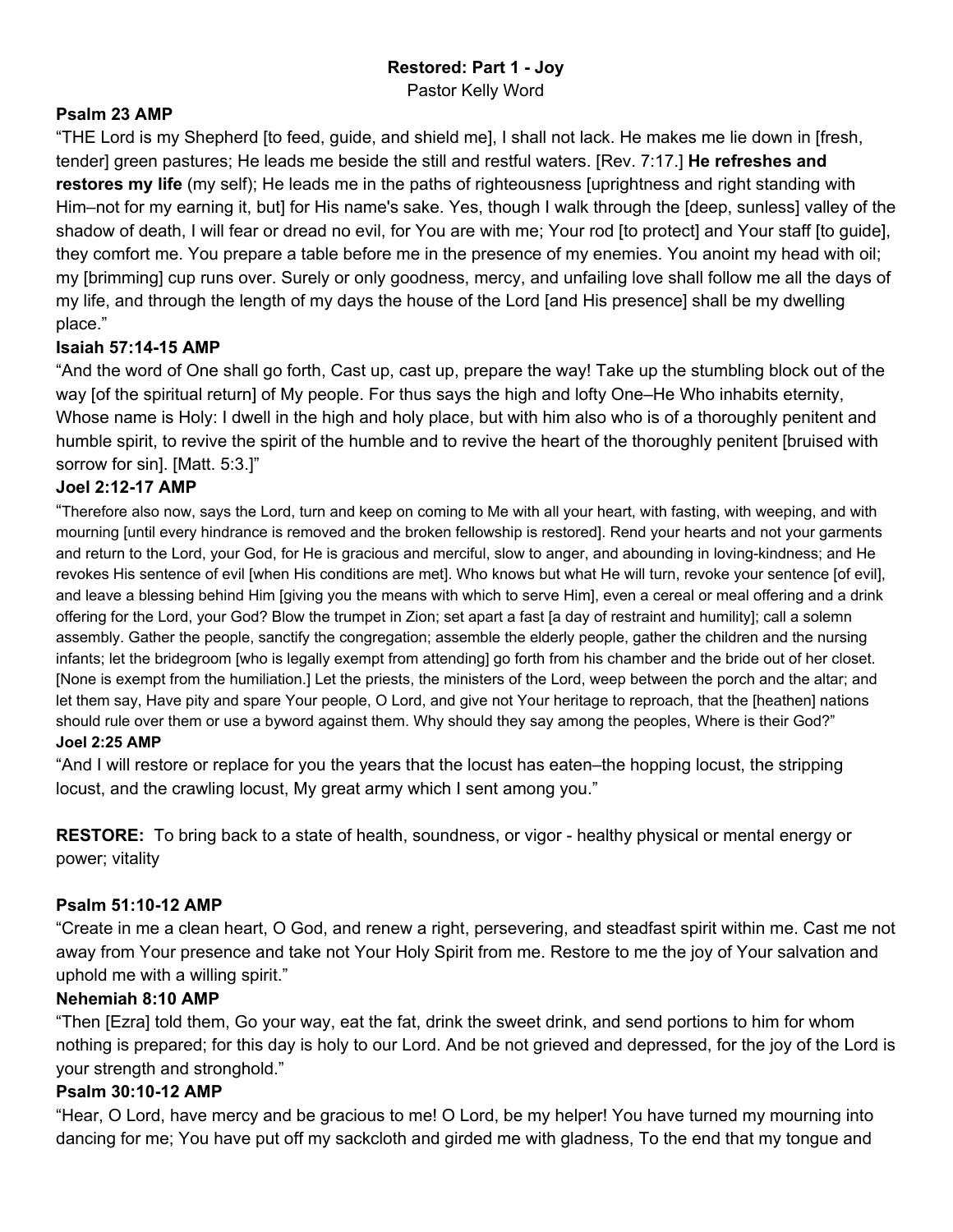my heart and everything glorious within me may sing praise to You and not be silent. O Lord my God, I will give thanks to You forever."

# **Isaiah 61:13 AMP**

"THE SPIRIT of the Lord God is upon me, because the Lord has anointed and qualified me to preach the Gospel of good tidings to the meek, the poor, and afflicted; He has sent me to bind up and heal the brokenhearted, to proclaim liberty to the [physical and spiritual] captives and the opening of the prison and of the eyes to those who are bound, [Rom. 10:15.] To proclaim the acceptable year of the Lord [the year of His favor] and the day of vengeance of our God, to comfort all who mourn, [Matt. 11:26; Luke 4:18, 19; 7:22.] To grant [consolation and joy] to those who mourn in Zion–to give them an ornament (a garland or diadem) of beauty instead of ashes, the oil of joy instead of mourning, the garment [expressive] of praise instead of a heavy, burdened, and failing spirit–that they may be called oaks of righteousness [lofty, strong, and magnificent, distinguished for uprightness, justice, and right standing with God], the planting of the Lord, that He may be glorified."

# **Jeremiah 31:913 AMP**

"They will come with weeping [in penitence and for joy], pouring out prayers [for the future]. I will lead them back; I will cause them to walk by streams of water and bring them in a straight way in which they will not stumble, for I am a Father to Israel, and Ephraim [Israel] is My firstborn. Hear the word of the Lord, O you nations, and declare it in the isles and coastlands far away, and say, He Who scattered Israel will gather him and will keep him as a shepherd keeps his flock. For the Lord has ransomed Jacob and has redeemed him from the hand of him who was too strong for him. They shall come and sing aloud on the height of Zion and shall flow together and be radiant with joy over the goodness of the Lord–for the corn, for the juice [of the grape], for the oil, and for the young of the flock and the herd. And their life shall be like a watered garden, and they shall not sorrow or languish any more at all. Then will the maidens rejoice in the dance, and the young men and old together. For I will turn their mourning into joy and will comfort them and make them rejoice after their sorrow."

## **Psalm 51:68 AMP**

"Behold, You desire truth in the inner being; make me therefore to know wisdom in my inmost heart. Purify me with hyssop, and I shall be clean [ceremonially]; wash me, and I shall [in reality] be whiter than snow. Make me to hear joy and gladness and be satisfied; let the bones which You have broken rejoice."

## **Romans 11:12 AMP**

"Never lag in zeal and in earnest endeavor; be aglow and burning with the Spirit, serving the Lord. Rejoice and exult in hope; be steadfast and patient in suffering and tribulation; be constant in prayer."

## **Philippians 4:49 AMP**

"Rejoice in the Lord always [delight, gladden yourselves in Him]; again I say, Rejoice! [Ps. 37:4.] Let all men know and perceive and recognize your unselfishness (your considerateness, your forbearing spirit). The Lord is near [He is coming soon]. Do not fret or have any anxiety about anything, but in every circumstance and in everything, by prayer and petition (definite requests), with thanksgiving, continue to make your wants known to God. And God's peace [shall be yours, that tranquil state of a soul assured of its salvation through Christ, and so fearing nothing from God and being content with its earthly lot of whatever sort that is, that peace] which transcends all understanding shall garrison and mount guard over your hearts and minds in Christ Jesus. For the rest, brethren, whatever is true, whatever is worthy of reverence and is honorable and seemly, whatever is just, whatever is pure, whatever is lovely and lovable, whatever is kind and winsome and gracious, if there is any virtue and excellence, if there is anything worthy of praise, think on and weigh and take account of these things [fix your minds on them]. Practice what you have learned and received and heard and seen in me, and model your way of living on it, and the God of peace (of untroubled, undisturbed well-being) will be with you."

## **John 16:1922 AMP**

"Jesus knew that they wanted to ask Him, so He said to them, Are you wondering and inquiring among yourselves what I meant when I said, In a little while you will no longer see Me, and again after a short while you will see Me? I assure you, most solemnly I tell you, that you shall weep and grieve, but the world will rejoice. You will be sorrowful, but your sorrow will be turned into joy. A woman, when she gives birth to a child, has grief (anguish, agony) because her time has come. But when she has delivered the child, she no longer remembers her pain (trouble, anguish) because she is so glad that a man (a child, a human being) has been born into the world. So for the present you are also in sorrow (in distress and depressed); but I will see you again and [then] your hearts will rejoice, and no one can take from you your joy (gladness, delight)."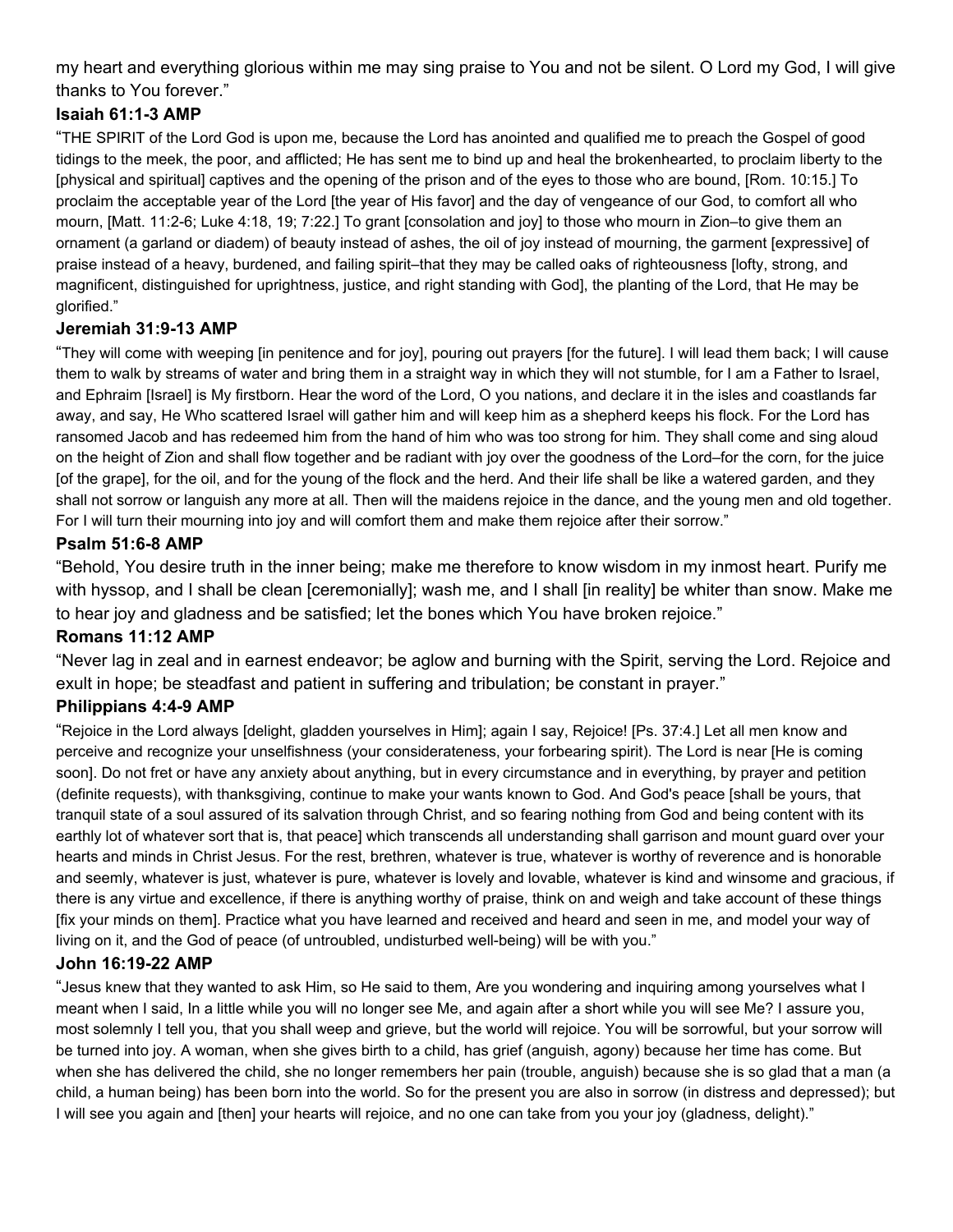# **RESTORE MY SOUL Part 2: Restoring Relationships Pastor Kelly Word**

## **Psalm 23 AMP**

"THE Lord is my Shepherd [to feed, guide, and shield me], I shall not lack. He makes me lie down in [fresh, tender] green pastures; He leads me beside the still and restful waters. [Rev. 7:17.] **He refreshes and restores my life**(my self); He leads me in the paths of righteousness [uprightness and right standing with Him–not for my earning it, but] for His name's sake. Yes, though I walk through the [deep, sunless] valley of the shadow of death, I will fear or dread no evil, for You are with me; Your rod [to protect] and Your staff [to guide], they comfort me. You prepare a table before me in the presence of my enemies. You anoint my head with oil; my [brimming] cup runs over. Surely or only goodness, mercy, and unfailing love shall follow me all the days of my life, and through the length of my days the house of the Lord [and His presence] shall be my dwelling place."

Relationships are like gardens, they must be cultivated and nurtured. Although it can be difficult to day, relationships **can be restored.**

# **5 STEPS TO RESTORING RELATIONSHIPS**

## **BE SURE ALL ARE COMMITTED WITH LOVE**

- Loss of commitment in a relationship will lead to the relationship breaking apart. Cultivation of a relationship requires LOTS of commitment and LOTS of love. Lovingly remind the other person of your commitment to restore the relationship and keep it healthy. Ask them if they are willing to do the same. Commitment to the relationship is the first step, and all parties must be committed for the relationship to eventually be restored.
- **● John 15:1214 AMP** "This is My commandment: that you love one another [just] as I have loved you. No one has greater love [no one has shown stronger affection] than to lay down (give up) his own life for his friends. You are My friends if you keep on doing the things which I command you to do."
- **● 1 Corinthians 13:48 AMP** "Love endures long and is patient and kind; love never is envious nor boils over with jealousy, is not boastful or vainglorious, does not display itself haughtily. It is not conceited (arrogant and inflated with pride); it is not rude (unmannerly) and does not act unbecomingly. Love (God's love in us) does not insist on its own rights or its own way, for it is not self-seeking; it is not touchy or fretful or resentful; it takes no account of the evil done to it [it pays no attention to a suffered wrong]. It does not rejoice at injustice and unrighteousness, but rejoices when right and truth prevail. Love bears up under anything and everything that comes, is ever ready to believe the best of every person, its hopes are fadeless under all circumstances, and it endures everything [without weakening]. Love never fails [never fades out or becomes obsolete or comes to an end]. As for prophecy (the gift of interpreting the divine will and purpose), it will be fulfilled and pass away; as for tongues, they will be destroyed and cease; as for knowledge, it will pass away [it will lose its value and be superseded by truth]."
- **● 1 Peter 1:22 AMP** "Since by your obedience to the Truth through the [ Holy ] Spirit you have purified your hearts for the sincere affection of the brethren, [see that you] love one another fervently from a pure heart."
- **● Proverbs 10:12 AMP** "Hatred stirs up contentions, but love covers all transgressions."
- **● Proverbs 17:17 AMP** "A friend loves at all times, and is born, as is a brother, for adversity."

# **HUMBLE YOURSELF**

- One of the GREATEST THINGS you can do for your relationships is humble yourself and admit where you were wrong. God loves a humble heart, and He will be glorified when you take this step forward and admit how your actions have contributed to problems in the relationship. Your humble actions will show the love of Christ and possibly cause others to do the same.
- **● Proverbs 17:1920 AMP** "He who loves strife and is quarrelsome loves transgression and involves himself in guilt; he who raises high his gateway and is boastful and arrogant invites destruction. He who has a wayward and crooked mind finds no good, and he who has a willful and contrary tongue will fall into calamity. [James 3:8.]"
- **● Ephesians 4:23 AMP** "Living as becomes you] with complete lowliness of mind (humility) and meekness (unselfishness, gentleness, mildness), with patience, bearing with one another and making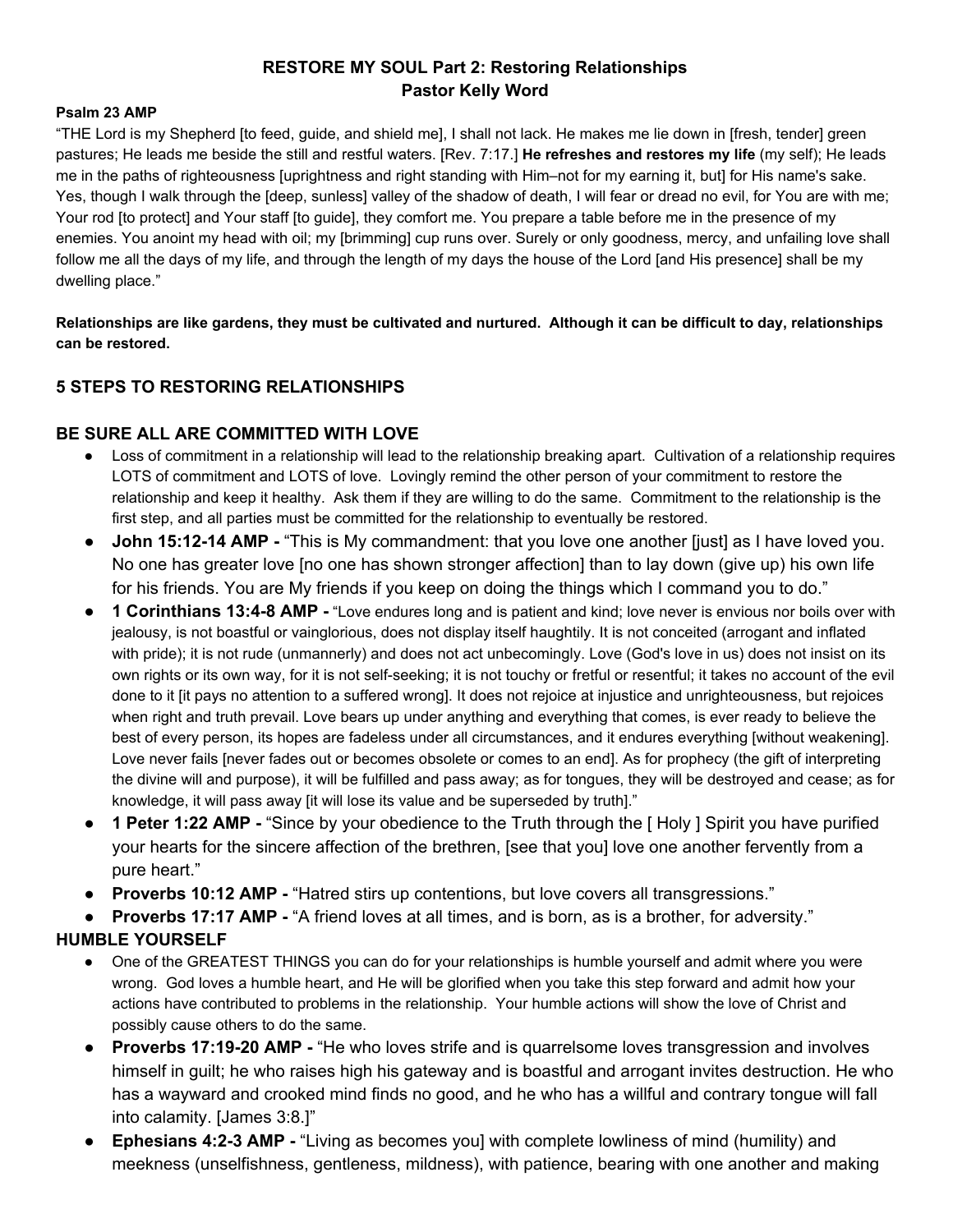allowances because you love one another. Be eager and strive earnestly to guard and keep the harmony and oneness of [and produced by] the Spirit in the binding power of peace."

- **Philippians 2:3-5 AMP** "Do nothing from factional motives [through contentiousness, strife, selfishness, or for unworthy ends] or prompted by conceit and empty arrogance. Instead, in the true spirit of humility (lowliness of mind) let each regard the others as better than and superior to himself [thinking more highly of one another than you do of yourselves]. Let each of you esteem and look upon and be concerned for not [merely] his own interests, but also each for the interests of others. Let this same attitude and purpose and [humble] mind be in you which was in Christ Jesus: [Let Him be your example in humility:]"
- **● Proverbs 16:18 AMP** "Pride goes before destruction, and a haughty spirit before a fall."
- **Micah 6:8 AMP** "He has showed you, O man, what is good. And what does the Lord require of you but to do justly, and to love kindness and mercy, and to humble yourself and walk humbly with your God? [Deut. 10:12, 13.]"

# **DON'T TRY TO RUSH IT**

- When trials come in our lives, it's a prime opportunity to cultivate our relationship with God! When our relationship with the Lord is right, all other relationships will fall in line. Take this time to examine your relationship with the Lord. Spend time daily with Him and in His Word. Ask for His guidance and wisdom in restoring your relationship, and trust His wisdom and direction to make it happen.
- **● Psalm 27:1314 AMP** "[What, what would have become of me] had I not believed that I would see the Lord's goodness in the land of the living! Wait and hope for and expect the Lord; be brave and of good courage and let your heart be stout and enduring. Yes, wait for and hope for and expect the Lord."
- **● Psalm 130 AMP** "OUT OF the depths have I cried to You, O Lord. Lord, hear my voice; let Your ears be attentive to the voice of my supplications. If You, Lord, should keep account of and treat [us according to our] sins, O Lord, who could stand? [Ps. 143:2; Rom. 3:20; Gal. 2:16.] But there is forgiveness with You [just what man needs], that You may be reverently feared and worshiped. [Deut. 10:12.] I wait for the Lord, I expectantly wait, and in His word do I hope. I am looking and waiting for the Lord more than watchmen for the morning, I say, more than watchmen for the morning. O Israel, hope in the Lord! For with the Lord there is mercy and loving-kindness, and with Him is plenteous redemption. And He will redeem Israel from all their iniquities."
- **● Psalm 37:34 AMP** "Wait for and expect the Lord and keep and heed His way, and He will exalt you to inherit the land; [in the end] when the wicked are cut off, you shall see it."
- **● Lamentations 3:2428 AMP** "The Lord is my portion or share, says my living being (my inner self); therefore will I hope in Him and wait expectantly for Him. [Num. 18:20.] The Lord is good to those who wait hopefully and expectantly for Him, to those who seek Him [inquire of and for Him and require Him by right of necessity and on the authority of God's word]. It is good that one should hope in and wait quietly for the salvation (the safety and ease) of the Lord. It is good for a man that he should bear the yoke [of divine disciplinary dealings] in his youth. Let him sit alone uncomplaining and keeping silent [in hope], because [God] has laid [the yoke] upon him [for his benefit]. [Rom. 8:28.]"
- **● James 1:12 AMP** "Blessed (happy, to be envied) is the man who is patient under trial and stands up under temptation, for when he has stood the test and been approved, he will receive [the victor's] crown of life which God has promised to those who love Him."

# **ASK FORGIVENESS AND GRANT FORGIVENESS**

- Just as it is important to humble ourselves and admit when we are wrong, it is important to ask for forgiveness. When you ask forgiveness the forgiving party forfeits their right to ever bring it up again. We can choose to remember the transgressions no more, just as the Lord does (Isaiah 43:2526). The same holds true when you grant forgiveness to another, put it behind you and don't bring it up again. Forgiveness is a key component to restoration of a relationship.
- **Isaiah 43:25-26 AMP** "I, even I, am He Who blots out and cancels your transgressions, for My own sake, and I will not remember your sins. Put Me in remembrance [remind Me of your merits]; let us plead and argue together. Set forth your case, that you may be justified (proved right)."
- **Matthew 6:14-15 AMP** "For if you forgive people their trespasses [their reckless and willful sins, leaving them, letting them go, and giving up resentment], your heavenly Father will also forgive you. But if you do not forgive others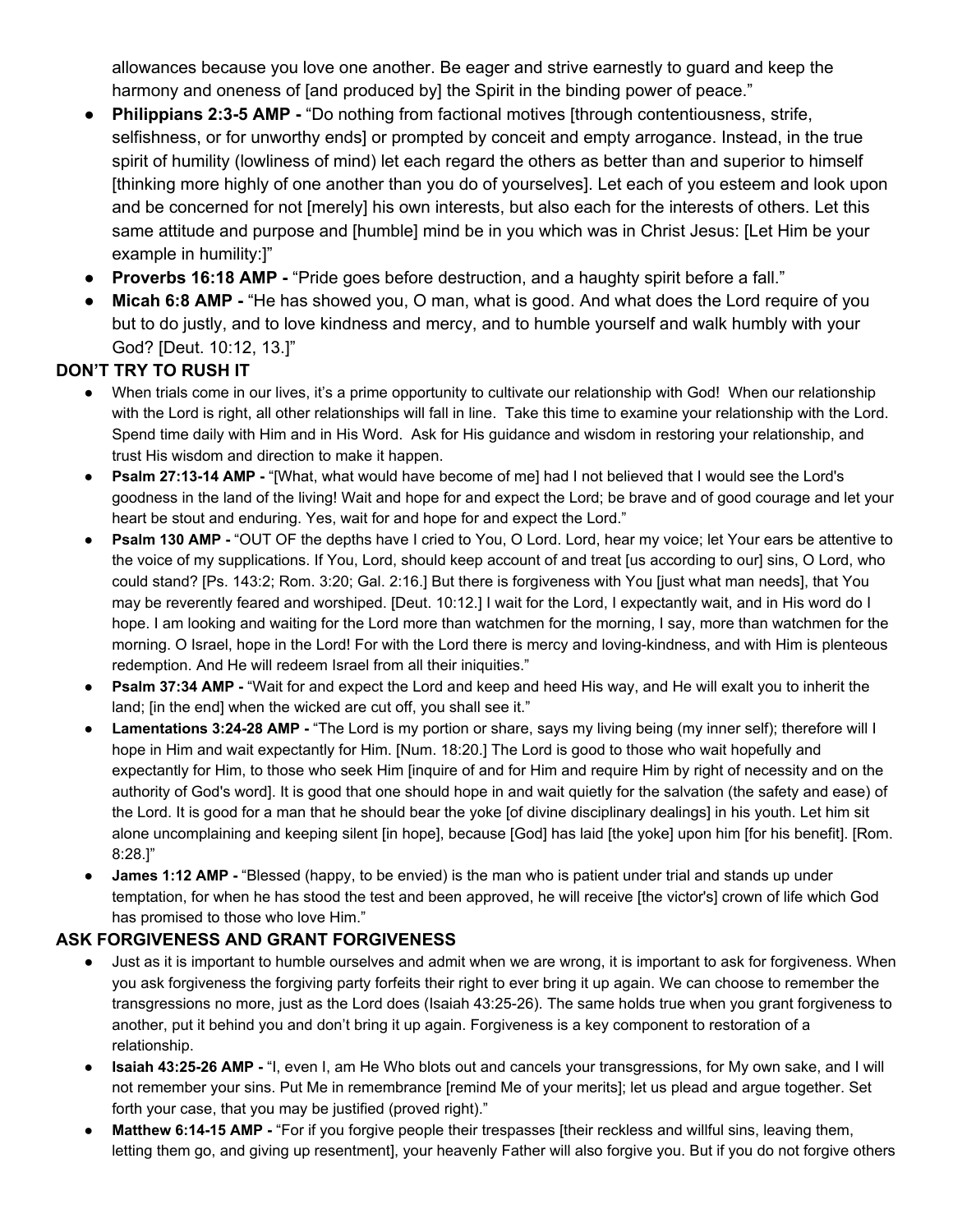their trespasses [their reckless and willful sins, leaving them, letting them go, and giving up resentment], neither will your Father forgive you your trespasses."

- **● Matthew 18:2122 AMP** "Then Peter came up to Him and said, Lord, how many times may my brother sin against me and I forgive him and let it go? [As many as] up to seven times? Jesus answered him, I tell you, not up to seven times, but seventy times seven! [Gen. 4:24.]"
- **● James 5:16 AMP** "Confess to one another therefore your faults (your slips, your false steps, your offenses, your sins) and pray [also] for one another, that you may be healed and restored [to a spiritual tone of mind and heart]. The earnest (heartfelt, continued) prayer of a righteous man makes tremendous power available [dynamic in its working]."
- **● Proverbs 28:1314 AMP** "He who covers his transgressions will not prosper, but whoever confesses and forsakes his sins will obtain mercy. [Ps. 32:3, 5; I John 1:8-10.] Blessed (happy, fortunate, and to be envied) is the man who reverently and worshipfully fears [the Lord] at all times [regardless of circumstances], but he who hardens his heart will fall into calamity."

# **REMEMBER THE RULES FOR HEALTHY COMMUNICATION**

- Moving forward with a healthy relationship requires proper communication. These four simple rules are easy to remember and priceless when applied. Memorize them and teach them to those with whom you have relations. You will be blessed.
- **● Ephesians 4:15 AMP** "Rather, let our lives lovingly express truth [in all things, speaking truly, dealing truly, living truly]. Enfolded in love, let us grow up in every way and in all things into Him Who is the Head, [even] Christ (the Messiah, the Anointed One)."
- **1. Be Honest** Speak the truth in love, and remember just because you shout doesn't make it true.
	- **○ Ephesians 4:2627 AMP** "When angry, do not sin; do not ever let your wrath (your exasperation, your fury or indignation) last until the sun goes down. Leave no [such] room or foothold for the devil [give no opportunity to him]."
- **2. Keep Current** Resolve issues today, and once they are resolved, do not bring them back up again.
	- **Ephesians 4:29-32 AMP** "Let no foul or polluting language, nor evil word nor unwholesome or worthless talk [ever] come out of your mouth, but only such [speech] as is good and beneficial to the spiritual progress of others, as is fitting to the need and the occasion, that it may be a blessing and give grace (God's favor) to those who hear it. And do not grieve the Holy Spirit of God [do not offend or vex or sadden Him], by Whom you were sealed (marked, branded as God's own, secured) for the day of redemption (of final deliverance through Christ from evil and the consequences of sin). Let all bitterness and indignation and wrath (passion, rage, bad temper) and resentment (anger, animosity) and quarreling (brawling, clamor, contention) and slander (evil-speaking, abusive or blasphemous language) be banished from you, with all malice (spite, ill will, or baseness of any kind). And become useful and helpful and kind to one another, tenderhearted (compassionate, understanding, loving-hearted), forgiving one another [readily and freely], as God in Christ forgave you."
- **3. Attack the Problem NOT the Person** Take care to speak kindly to one another. Avoid absolutes like "always", "never", "ever". For example instead of saying "You NEVER take out the trash" consider saying "It would be helpful if you take out the trash more often". When we are not careful how we say things we are grieving the Holy Spirit because He would NEVER prompt us to do that.
	- **○ Proverbs 18:1213; 15; 17; 19; 21 AMP** "Haughtiness comes before disaster, but humility before honor. He who answers a matter before he hears the facts–it is folly and shame to him. [John 7:51.] 15 The mind of the prudent is ever getting knowledge, and the ear of the wise is ever seeking (inquiring for and craving) knowledge.
		- 17 He who states his case first seems right, until his rival comes and cross-examines him.

19 A brother offended is harder to be won over than a strong city, and [their] contentions separate them like the bars of a castle.

21 Death and life are in the power of the tongue, and they who indulge in it shall eat the fruit of it [for death or life]. [Matt. 12:37.]"

**4. Act Don't React** This is the most difficult thing to bear in mind when we are communicating. It is so easy to respond in an ungodly way when we are in the heat of discussion. It is only when we take care to think about the information being presented and then slowly respond that we are able to act instead of reacting.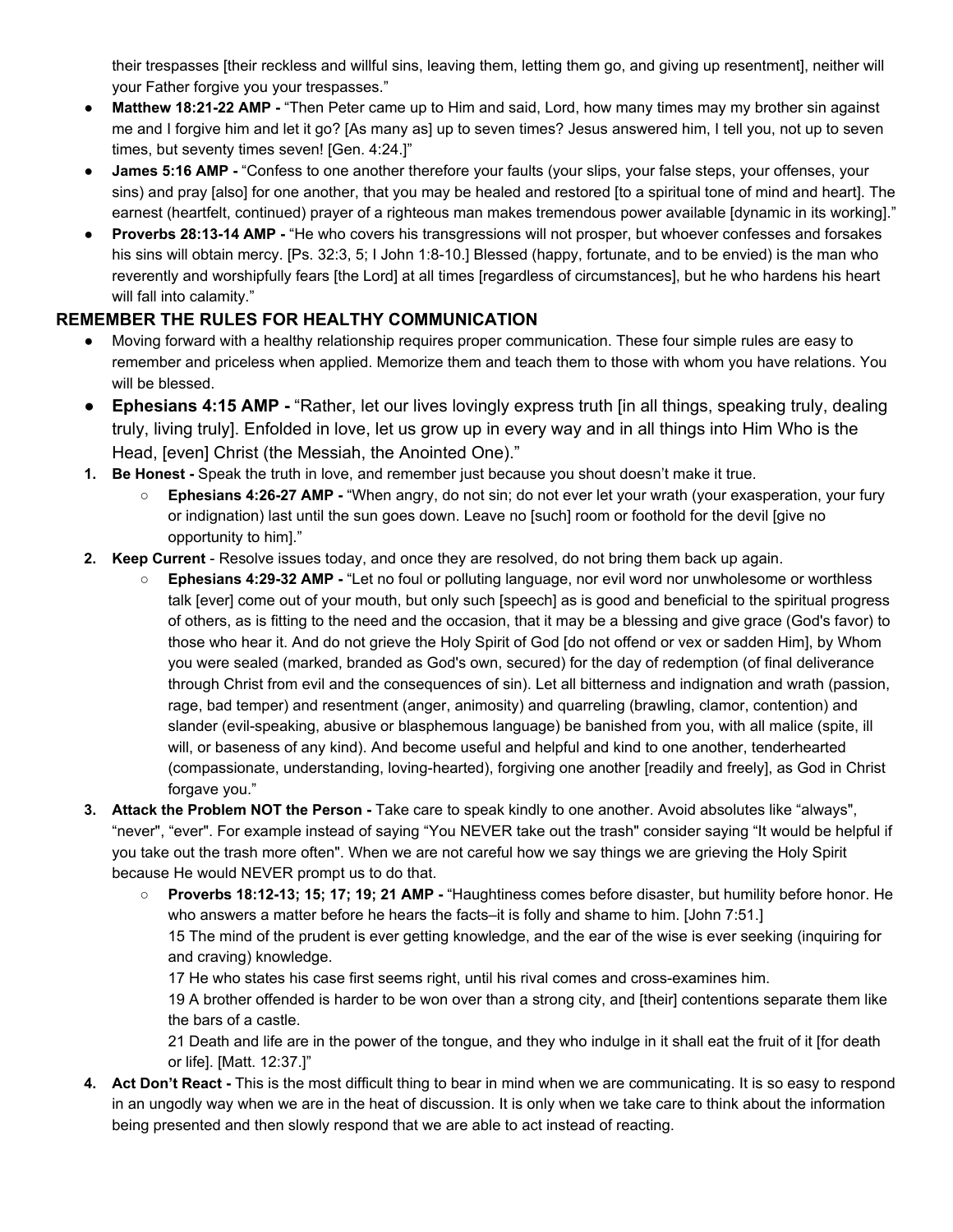- **○ James 1:1922 AMP** "Understand [this], my beloved brethren. Let every man be quick to hear [a ready listener], slow to speak, slow to take offense and to get angry. For man's anger does not promote the righteousness God [wishes and requires]. So get rid of all uncleanness and the rampant outgrowth of wickedness, and in a humble (gentle, modest) spirit receive and welcome the Word which implanted and rooted [in your hearts] contains the power to save your souls. But be doers of the Word [obey the message], and not merely listeners to it, betraying yourselves [into deception by reasoning contrary to the Truth]."
- **○ Proverbs 29:20 AMP** "Do you see a man who is hasty in his words? There is more hope for a [self-confident] fool than for him."
- **○ Proverbs 15:1 AMP** "A SOFT answer turns away wrath, but grievous words stir up anger. [Prov. 25:15.]"
- **○ Proverbs 18:12 AMP** "HE WHO willfully separates and estranges himself [from God and man] seeks his own desire and pretext to break out against all wise and sound judgment. A [self-confident] fool has no delight in understanding but only in revealing his personal opinions and himself."

## **James 4:110 AMP**

"WHAT LEADS to strife (discord and feuds) and how do conflicts (quarrels and fightings) originate among you? Do they not arise from your sensual desires that are ever warring in your bodily members? You are jealous and covet [what others have] and your desires go unfulfilled; [so] you become murderers. [To hate is to murder as far as your hearts are concerned.] You burn with envy and anger and are not able to obtain [the gratification, the contentment, and the happiness that you seek], so you fight and war. You do not have, because you do not ask. [I John 3:15.] [Or] you do ask [God for them] and yet fail to receive, because you ask with wrong purpose and evil, selfish motives. Your intention is [when you get what you desire] to spend it in sensual pleasures. You [are like] unfaithful wives [having illicit love affairs with the world and breaking your marriage vow to God]! Do you not know that being the world's friend is being God's enemy? So whoever chooses to be a friend of the world takes his stand as an enemy of God. Or do you suppose that the Scripture is speaking to no purpose that says, The Spirit Whom He has caused to dwell in us yearns over us and He yearns for the Spirit [to be welcome] with a jealous love? [Jer. 3:14; Hos. 2:19ff.] But He gives us more and more grace (power of the Holy Spirit, to meet this evil tendency and all others fully). That is why He says, God sets Himself against the proud and haughty, but gives grace [continually] to the lowly (those who are humble enough to receive it). [Prov. 3:34.] So be subject to God. Resist the devil [stand firm against him], and he will flee from you. Come close to God and He will come close to you. [Recognize that you are] sinners, get your soiled hands clean; [realize that you have been disloyal] wavering individuals with divided interests, and purify your hearts [of your spiritual adultery]. [As you draw near to God] be deeply penitent and grieve, even weep [over your disloyalty]. Let your laughter be turned to grief and your mirth to dejection and heartfelt shame [for your sins]. Humble yourselves [feeling very insignificant] in the presence of the Lord, and He will exalt you [He will lift you up and make your lives significant]."

## **James 3:510 AMP**

"Even so the tongue is a little member, and it can boast of great things. See how much wood or how great a forest a tiny spark can set ablaze! And the tongue is a fire. [The tongue is a] world of wickedness set among our members, contaminating and depraving the whole body and setting on fire the wheel of birth (the cycle of man's nature), being itself ignited by hell (Gehenna). For every kind of beast and bird, of reptile and sea animal, can be tamed and has been tamed by human genius (nature). But the human tongue can be tamed by no man. It is a restless (undisciplined, irreconcilable) evil, full of deadly poison. With it we bless the Lord and Father, and with it we curse men who were made in God's likeness! Out of the same mouth come forth blessing and cursing. These things, my brethren, ought not to be so."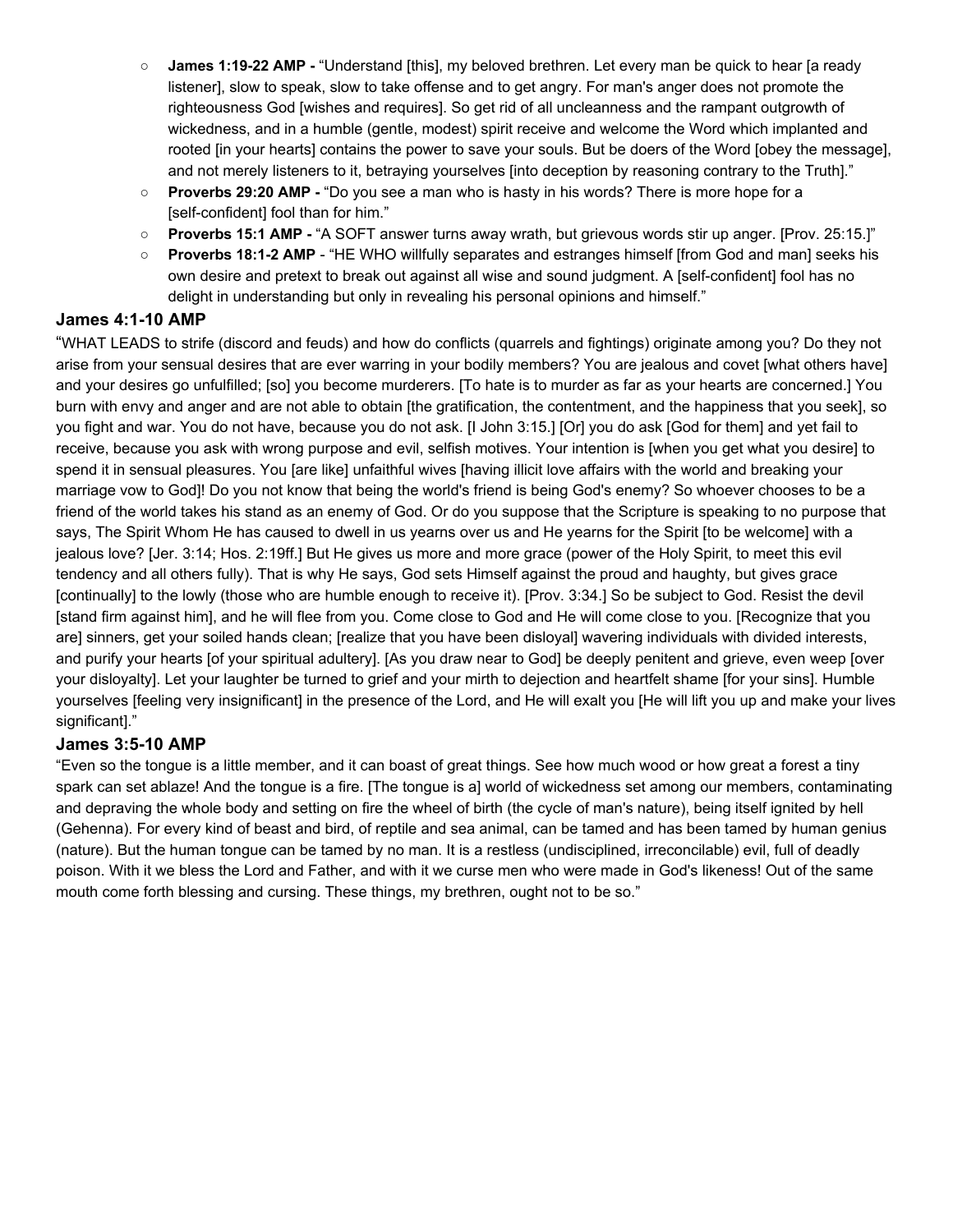# **RESTORE MY SOUL Part 3: Peace Pastor Kelly Word**

## **Psalm 23 AMP**

"THE Lord is my Shepherd [to feed, guide, and shield me], I shall not lack. He makes me lie down in [fresh, tender] green pastures; He leads me beside the still and restful waters. [Rev. 7:17.] **He refreshes and restores my life**(my self); He leads me in the paths of righteousness [uprightness and right standing with Him–not for my earning it, but] for His name's sake. Yes, though I walk through the [deep, sunless] valley of the shadow of death, I will fear or dread no evil, for You are with me; Your rod [to protect] and Your staff [to guide], they comfort me. You prepare a table before me in the presence of my enemies. You anoint my head with oil; my [brimming] cup runs over. Surely or only goodness, mercy, and unfailing love shall follow me all the days of my life, and through the length of my days the house of the Lord [and His presence] shall be my dwelling place."

### **1 Peter 3:1011 AMP**

"For let him who wants to enjoy life and see good days [good–whether apparent or not] keep his tongue free from evil and his lips from guile (treachery, deceit). Let him turn away from wickedness and shun it, and let him do right. Let him search for peace (harmony; undisturbedness from fears, agitating passions, and moral conflicts) and seek it eagerly. [Do not merely desire peaceful relations with God, with your fellowmen, and with yourself, **but pursue, go after them**!]"

## **IF WE WANT TO HAVE PEACE WE MUST GO AFTER IT! IT WILL NOT AUTOMATICALLY HAPPEN!**

### **MAKE PEACE WITH GOD**

**Isaiah 6:9 AMP** "For to us a Child is born, to us a Son is given; and the government shall be upon His shoulder, and His name shall be called Wonderful Counselor, Mighty God, Everlasting Father [of Eternity], Prince of Peace. [Isa. 25:1; 40:911; Matt. 28:18; Luke 2:11.]"

#### **1 John 1:9 AMP**

"If we [freely] admit that we have sinned and confess our sins, He is faithful and just (true to His own nature and promises) and will forgive our sins [dismiss our lawlessness] and [continuously] cleanse us from all unrighteousness [everything not in conformity to His will in purpose, thought, and action]."

## **MAKE THE DECISION TO LIKE YOURSELF**

#### **Psalm 139:13-18 AMP**

"For You did form my inward parts; You did knit me together in my mother's womb. I will confess and praise You for You are fearful and wonderful and for the awful wonder of my birth! Wonderful are Your works, and that my inner self knows right well. My frame was not hidden from You when I was being formed in secret [and] intricately and curiously wrought [as if embroidered with various colors] in the depths of the earth [a region of darkness and mystery]. Your eyes saw my unformed substance, and in Your book all the days [of my life] were written before ever they took shape, when as yet there was none of them. How precious and weighty also are Your thoughts to me, O God! How vast is the sum of them! [Ps. 40:5.] If I could count them, they would be more in number than the sand. When I awoke, [could I count to the end] I would still be with You."

## **DON'T COMPARE YOURSELF TO OTHERS**

#### **2 Corinthians 10:12 AMP**

"Not that we [have the audacity to] venture to class or [even to] compare ourselves with some who exalt and furnish testimonials for themselves! However, when they measure themselves with themselves and compare themselves with one another, they are without understanding and behave unwisely."

#### **Galatians 1:10 AMP**

"Now am I trying to win the favor of men, or of God? Do I seek to please men? If I were still seeking popularity with men, I should not be a bond servant of Christ (the Messiah)."

#### **Exodus 20:17 AMP**

"You shall not covet your neighbor's house, your neighbor's wife, or his manservant, or his maidservant, or his ox, or his donkey, or anything that is your neighbor's. [Luke 12:15; Col. 3:5.]"

#### **ACCEPT PEOPLE AS THEY ARE**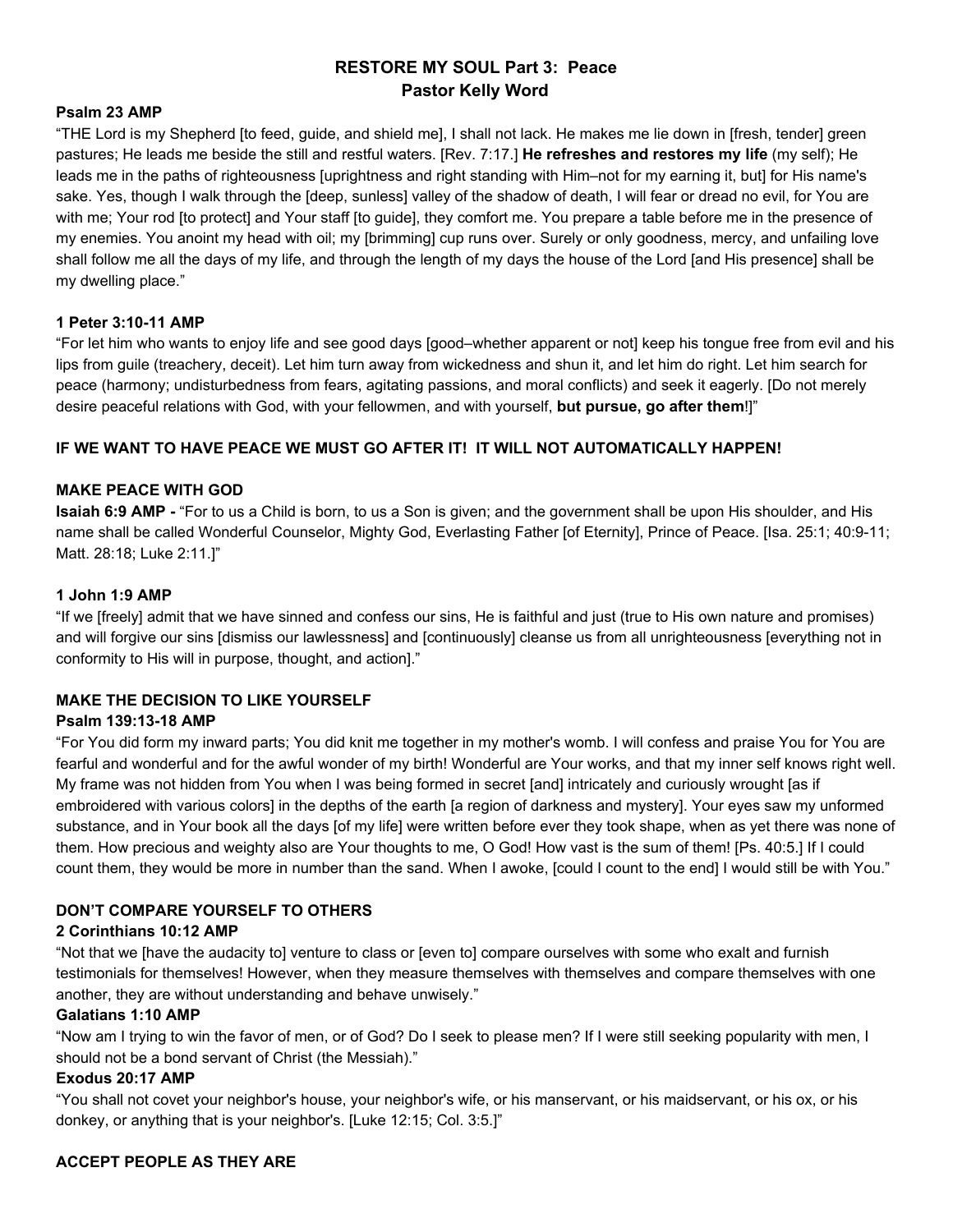Yes, we all have things that we need to work on in our life with Christ, and we are to encourage one another to draw closer to God and let go of worldly desires etc. However, when it comes to personalities and ways of doing things that don't go against the Word of God, we need to learn to accept that people have different ways of doing things, and that's ok.

## **Romans 12:16-18 AMP**

"Live in harmony with one another; do not be haughty (snobbish, high-minded, exclusive), but readily adjust yourself to [people, things] and give yourselves to humble tasks. Never overestimate yourself or be wise in your own conceits. [Prov. 3:7.] Repay no one evil for evil, but take thought for what is honest and proper and noble [aiming to be above reproach] in the sight of everyone. [Prov. 20:22.] If possible, as far as it depends on you, live at peace with everyone."

### **Hebrews 12:14 AMP**

"Strive to live in peace with everybody and pursue that consecration and holiness without which no one will [ever] see the Lord."

## **Proverbs 19:11 AMP**

"Good sense makes a man restrain his anger, and it is his glory to overlook a transgression or an offense."

## **LET GOD HAVE CONTROL OF YOUR LIFE**

### **Proverbs 16:9 AMP**

"A man's mind plans his way, but the Lord directs his steps and makes them sure. [Ps. 37:23; Prov. 20:24; Jer. 10:23.]" **Psalm 31:1415 AMP**

"But I trusted in, relied on, and was confident in You, O Lord; I said, You are my God. My times are in Your hands; deliver me from the hands of my foes and those who pursue me and persecute me."

### **Isaiah 55:811 AMP**

"For My thoughts are not your thoughts, neither are your ways My ways, says the Lord. For as the heavens are higher than the earth, so are My ways higher than your ways and My thoughts than your thoughts. For as the rain and snow come down from the heavens, and return not there again, but water the earth and make it bring forth and sprout, that it may give seed to the sower and bread to the eater, [II Cor. 9:10.] So shall My word be that goes forth out of My mouth: it shall not return to Me void [without producing any effect, useless], but it shall accomplish that which I please and purpose, and it shall prosper in the thing for which I sent it."

#### **Philippians 4:49 AMP**

"Rejoice in the Lord always [delight, gladden yourselves in Him]; again I say, Rejoice! [Ps. 37:4.] Let all men know and perceive and recognize your unselfishness (your considerateness, your forbearing spirit). The Lord is near [He is coming soon]. Do not fret or have any anxiety about anything, but in every circumstance and in everything, by prayer and petition (definite requests), with thanksgiving, continue to make your wants known to God. And God's peace [shall be yours, that tranquil state of a soul assured of its salvation through Christ, and so fearing nothing from God and being content with its earthly lot of whatever sort that is, that peace] which transcends all understanding shall garrison and mount guard over your hearts and minds in Christ Jesus. For the rest, brethren, whatever is true, whatever is worthy of reverence and is honorable and seemly, whatever is just, whatever is pure, whatever is lovely and lovable, whatever is kind and winsome and gracious, if there is any virtue and excellence, if there is anything worthy of praise, think on and weigh and take account of these things [fix your minds on them]. Practice what you have learned and received and heard and seen in me, and model your way of living on it, and the God of peace (of untroubled, undisturbed well-being) will be with you."

#### **John 16:33 AMP**

"I have told you these things, so that in Me you may have [perfect] peace and confidence. In the world you have tribulation and trials and distress and frustration; but be of good cheer [take courage; be confident, certain, undaunted]! For I have overcome the world. [I have deprived it of power to harm you and have conquered it for you.]"

## **Isaiah 26:34 AMP**

"You will guard him and keep him in perfect and constant peace whose mind [both its inclination and its character] is stayed on You, because he commits himself to You, leans on You, and hopes confidently in You. So trust in the Lord (commit yourself to Him, lean on Him, hope confidently in Him) forever; for the Lord God is an everlasting Rock [the Rock of Ages]."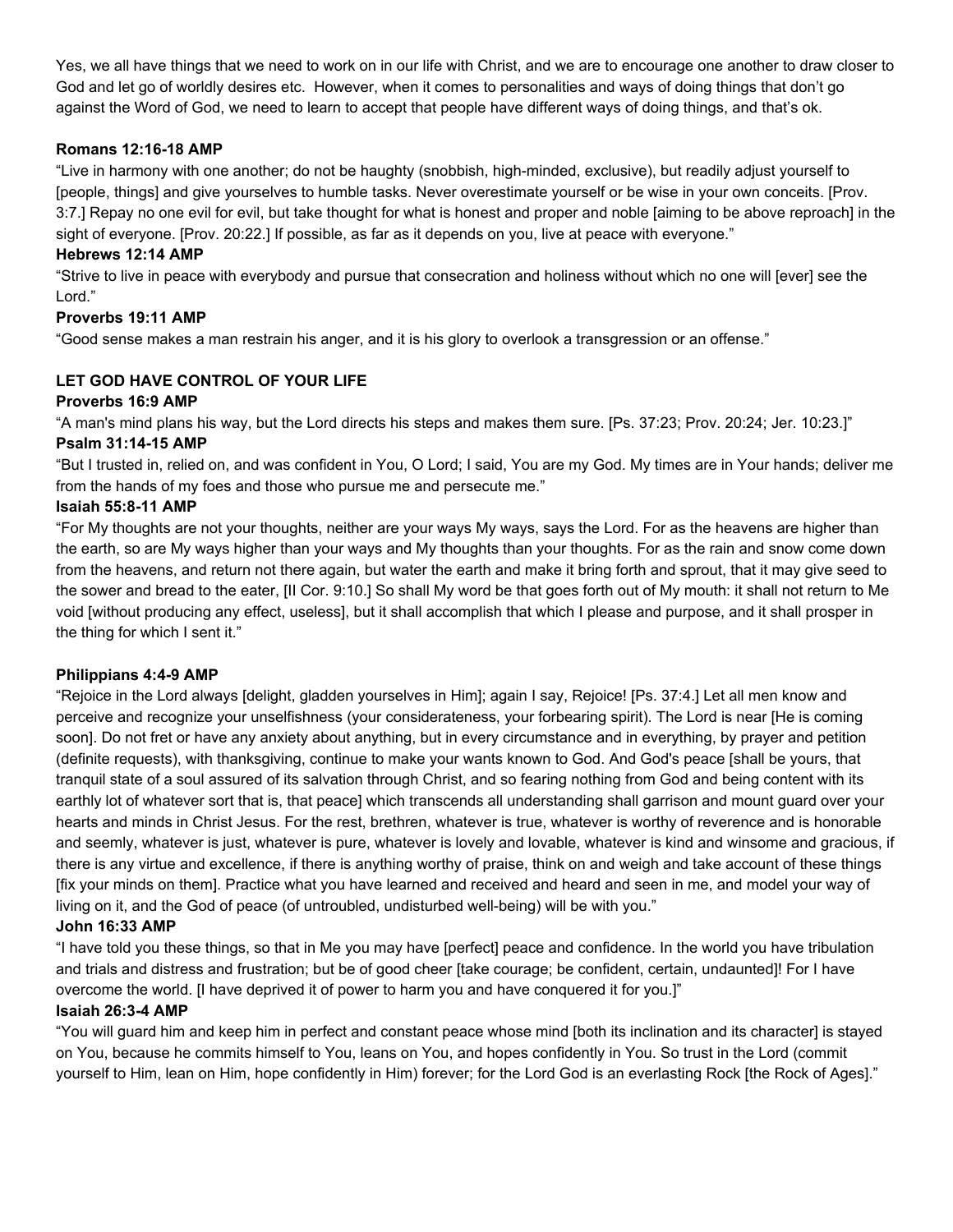# **RESTORE MY SOUL Part 4: HOPE Pastor Kelly Word**

## **Psalm 23 AMP**

"THE Lord is my Shepherd [to feed, guide, and shield me], I shall not lack. He makes me lie down in [fresh, tender] green pastures; He leads me beside the still and restful waters. [Rev. 7:17.] **He refreshes and restores my life**(my self); He leads me in the paths of righteousness [uprightness and right standing with Him–not for my earning it, but] for His name's sake. Yes, though I walk through the [deep, sunless] valley of the shadow of death, I will fear or dread no evil, for You are with me; Your rod [to protect] and Your staff [to guide], they comfort me. You prepare a table before me in the presence of my enemies. You anoint my head with oil; my [brimming] cup runs over. Surely or only goodness, mercy, and unfailing love shall follow me all the days of my life, and through the length of my days the house of the Lord [and His presence] shall be my dwelling place."

**Hope**: n. the feeling that what is wanted can be had or that events will turn out for the best; to look forward to with desire and reasonable confidence; to believe, desire, or trust.

## **Psalm 3:16 AMP**

"Lord, HOW they are increased who trouble me! Many are they who rise up against me. Many are saying of me, There is no help for him in God. Selah [pause, and calmly think of that]! But You, O Lord, are a shield for me, my glory, and the lifter of my head. With my voice I cry to the Lord, and He hears and answers me out of His holy hill. Selah [pause, and calmly think of that]! I lay down and slept; I wakened again, for the Lord sustains me. I will not be afraid of ten thousands of people who have set themselves against me round about."

## **1 Corinthians 15:5458 AMP**

"And when this perishable puts on the imperishable and this that was capable of dying puts on freedom from death, then shall be fulfilled the Scripture that says, Death is swallowed up (utterly vanquished forever) in and unto victory. [Isa. 25:8.] O death, where is your victory? O death, where is your sting? [Hos. 13:14.] Now sin is the sting of death, and sin exercises its power [upon the soul] through [the abuse of] the Law. But thanks be to God, Who gives us the victory [making us conquerors] through our Lord Jesus Christ. Therefore, my beloved brethren, be firm (steadfast), immovable, always abounding in the work of the Lord [always being superior, excelling, doing more than enough in the service of the Lord], knowing and being continually aware that your labor in the Lord is not futile [it is never wasted or to no purpose]."

## **Psalm 147:11 AMP**

"The Lord takes pleasure in those who reverently and worshipfully fear Him, in those who hope in His mercy and loving-kindness. [Ps. 145:20.]"

## **Proverbs 13:12-14 AMP**

"Hope deferred makes the heart sick, but when the desire is fulfilled, it is a tree of life. Whoever despises the word and counsel [of God] brings destruction upon himself, but he who [reverently] fears and respects the commandment [of God] is rewarded. The teaching of the wise is a fountain of life, that one may avoid the snares of death."

## **Romans 5:15 AMP**

"THEREFORE, SINCE we are justified (acquitted, declared righteous, and given a right standing with God) through faith, let us [grasp the fact that we] have [the peace of reconciliation to hold and to enjoy] peace with God through our Lord Jesus Christ (the Messiah, the Anointed One). Through Him also we have [our] access (entrance, introduction) by faith into this grace (state of God's favor) in which we [firmly and safely] stand. And let us rejoice and exult in our hope of experiencing and enjoying the glory of God. Moreover [let us also be full of joy now!] let us exult and triumph in our troubles and rejoice in our sufferings, knowing that pressure and affliction and hardship produce patient and unswerving endurance. And endurance (fortitude) develops maturity of character (approved faith and tried integrity). And character [of this sort] produces [the habit of] joyful and confident hope of eternal salvation. Such hope never disappoints or deludes or shames us, for God's love has been poured out in our hearts through the Holy Spirit Who has been given to us."

## **Deuteronomy 31:6-8 AMP**

"Be strong, courageous, and firm; fear not nor be in terror before them, for it is the Lord your God Who goes with you; He will not fail you or forsake you. And Moses called to Joshua and said to him in the sight of all Israel, Be strong, courageous, and firm, for you shall go with this people into the land which the Lord has sworn to their fathers to give them, and you shall cause them to possess it. It is the Lord Who goes before you; He will [march] with you; He will not fail you or let you go or forsake you; [let there be no cowardice or flinching, but] fear not, neither become broken [in spirit–depressed, dismayed, and unnerved with alarm]."